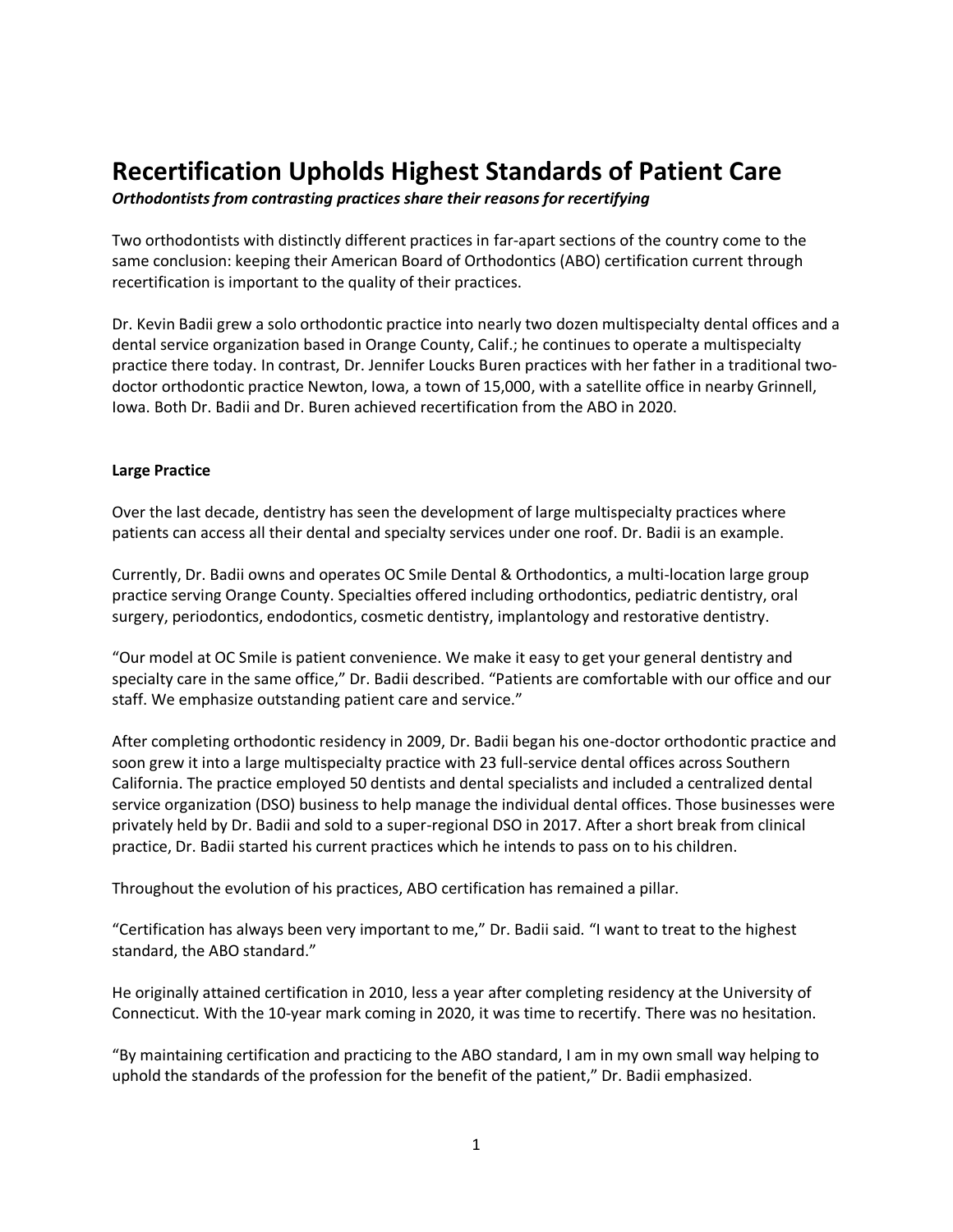## **Small-Town Practice**

Dr. Buren has practiced with her father, Dr. Carney Loucks, since completing residency at the University of Iowa in 2006. They see patients three days a week in Newton and one day a week in Grinnell, population 9,000, about 20 miles away.

"Grinnell is my parents' hometown and I grew up in Newton. My dad and I both attended Grinnell College. So, our practice is definitely a hometown affair," Dr. Buren said.

ABO certification runs in the family. Dr. Buren noted: "My father became board certified in 1988 and has always spoken so highly of the achievement and of its significance, I always knew it was something I would pursue."

With her original 2011 certification coming due for renewal, she started the recertification process a year early.

"I'm very proud of my status as a Diplomate," she said. "Going through initial certification was a lot of work, but I benefited tremendously from preparing my cases and looking so critically at my treatment plans, treatment progress/delivery and case finishes. Becoming board certified has made me a better orthodontist."

#### **The Recertification Process**

Two steps are required to achieve ABO recertification:

- Successfully complete a case examination. This can be done either by taking an online Board Case Examination with 50 multiple-choice questions and a 90-minute time limit, or by providing a case report from the last 10 years with a difficulty index of 10 or greater.
- Complete continuing education credits and online exams from four issues of the *American Journal of Orthodontics and Dentofacial Orthopedics.*

For details including schedules of upcoming exam dates, visit th[e ABO website recertification page.](https://americanboardortho.com/orthodontic-professionals/about-board-certification/clinical-examination/certification-renewal-examinations/) [Find a concise description of the requirements in this brief video.](https://www.youtube.com/watch?time_continue=4&v=wDL109ZobqY&feature=emb_logo) [See the Board Case Examination Study Guide.](https://americanboardortho.com/media/5272/board-case-examination-studyguide.pdf)

Both Dr. Buren and Dr. Badii found the recertification process very straightforward. "Everything was very clear, easy to follow," Dr. Badii said.

The two noted that the biggest ingredient in preparing for the exam was their efforts in practice over the past 10 years to maintain current knowledge of the profession and keep up with new diagnostic and treatment tools.

"Many of the exam questions pulled from my dental and ortho education and clinical practice experience," Dr. Buren commented.